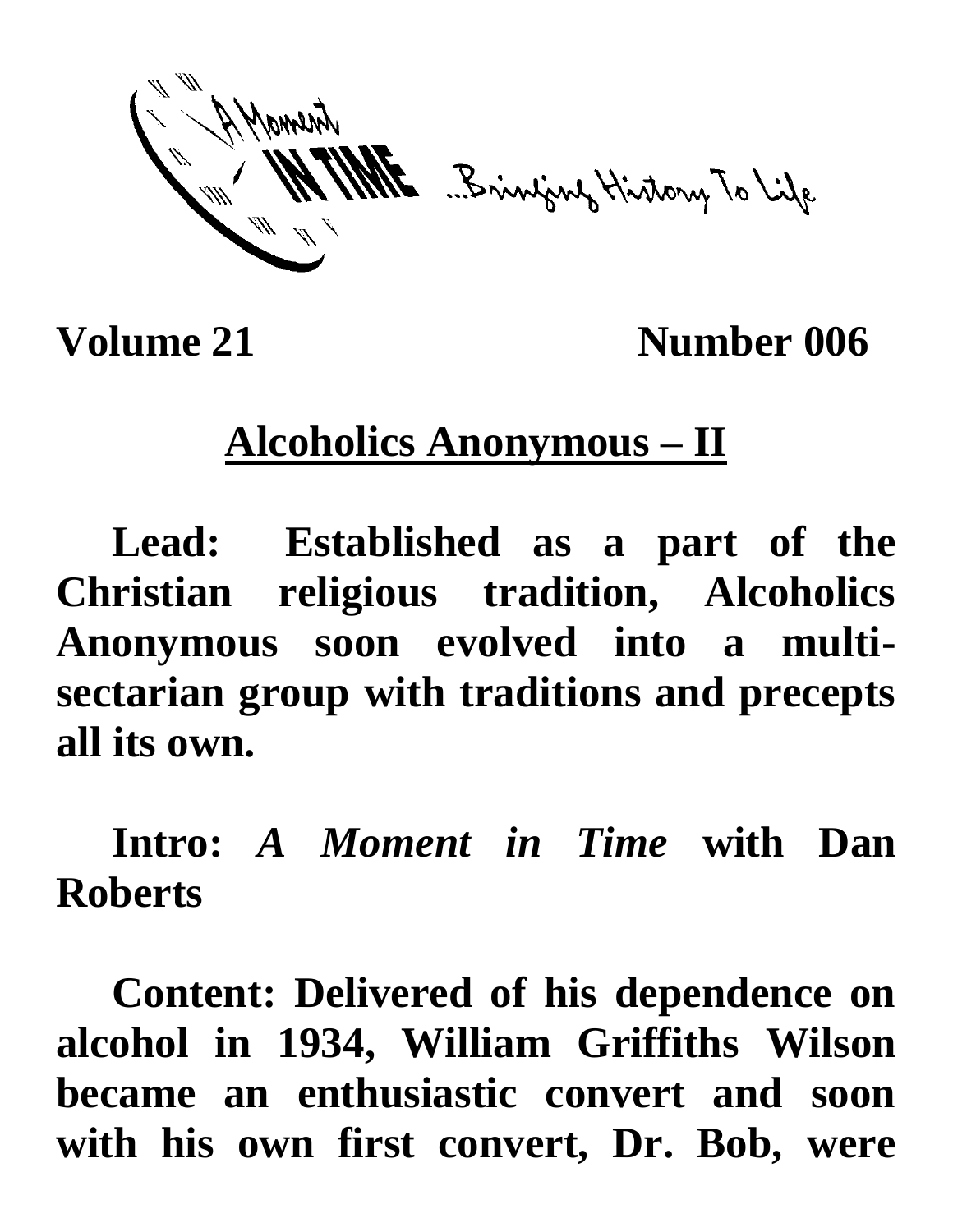**finding success with other alcoholics and they established Alcoholics Anonymous stressing small group meetings, admission of a permanent addiction to alcohol, conversion to some concept of the divine, and willingness to share their struggle and success with others so afflicted.**

**Wilson, soon to be known only as Bill W., and his associates formed the Alcoholics Foundation to aid in fund-raising and began sketching out what would become AA's seminal text,** *Alcoholics Anonymous,* **better known today as the Big Book, in which the early members told their stories and described their program. Found in Chapter Five, "How it Works," is the primary directive of AA, the 12 Steps, numbered after the 12 apostles. Borrowing heavily from the insights of William James in his classic volume,** *The Varieties of Religious Experience,* **Wilson shaped the steps to**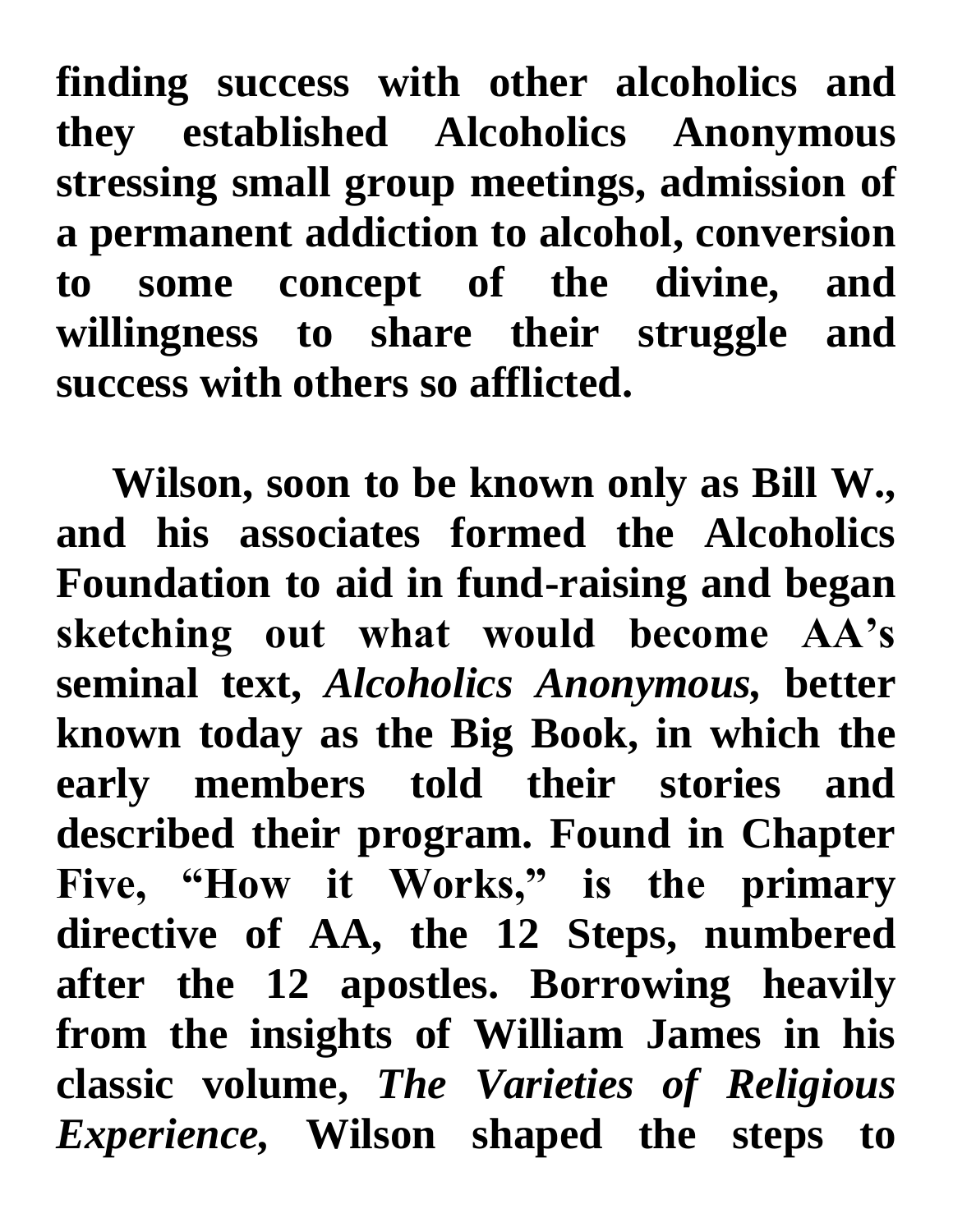## **induce a kind of religious mania, an intense obligation just as addictive as booze itself.**

**Members were to admit their helplessness over alcoholic addiction. They were to seek after help from a higher power, as each person saw that power. Members were expected to share their failures and successes with others in their meeting group, make restitution with those they have harmed and make prayer and meditation a part of their lives. Finally, members are to carry the message of their transformation to other alcoholics and to practice AA's principles for the rest of their lives. Since alcohol looms as a constant and permanent danger, a member is never free of the threat and never really outgrows their need for the program. It is a commitment for a lifetime of sobriety. The final and overarching rule governing AA is anonymity. Members only use their first names, thus protecting themselves from the**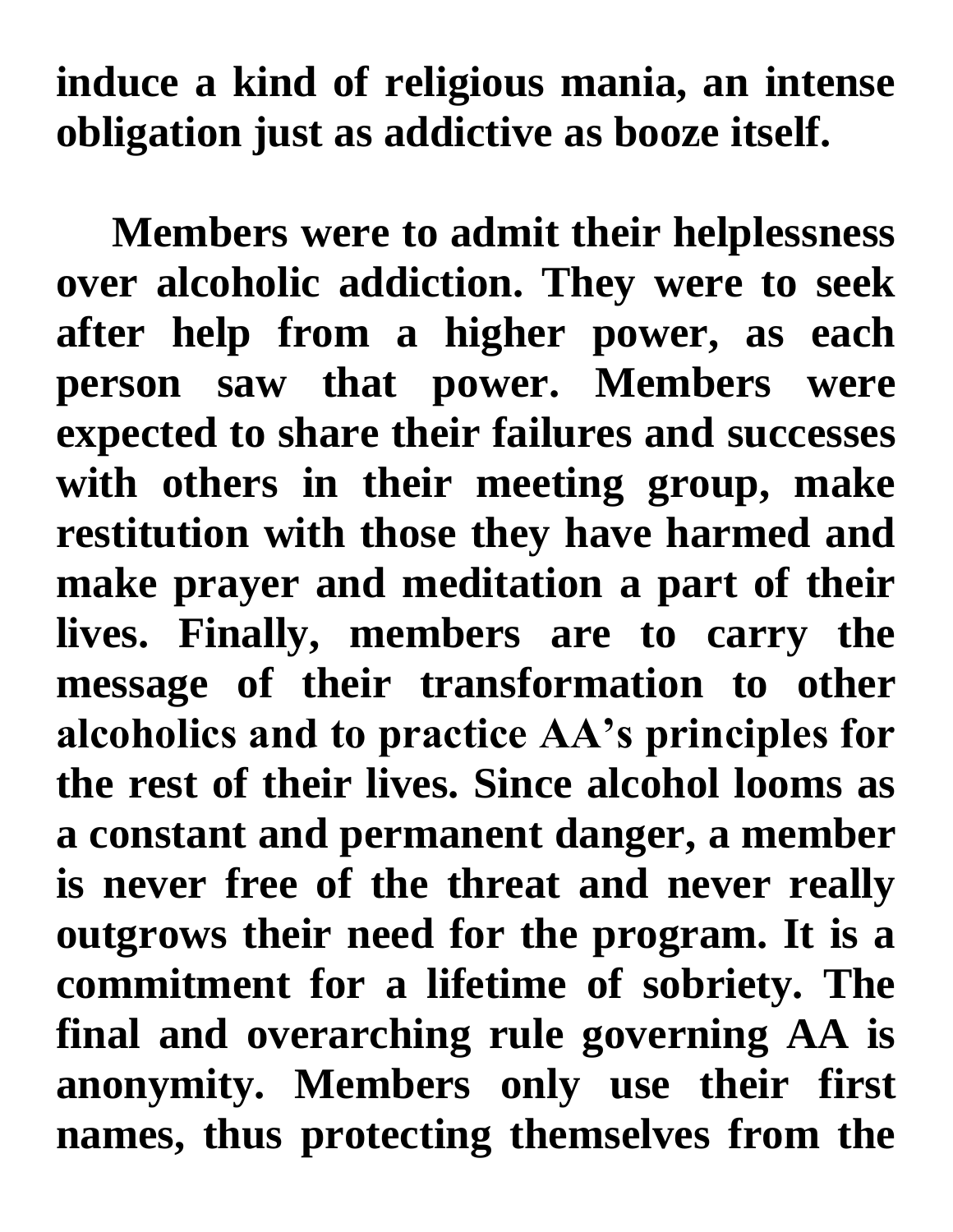**stigma of alcoholism and insuring that any failure or lapsing of a single member back into drinking, the organization would be protected from scorn.** 

**By the early 1940s AA was beginning to enjoy widespread success thanks in part to a highly complementary story in** *Saturday Evening Post* **and the confirming testimony of celebrities whose lives had been changed by their involvement in the organization. To bring some level of standardization to AA, Wilson developed its governing principles known as the 12 Traditions. Instead of hierarchy he opted for anarchy. Each group was a law unto itself. Each group as well as the national organization was selfsupporting. No fees were permitted other than those related to rent and light entertainment. Such an arrangement allowed AA to grow exponentially. By the 21st Century, literally millions have been**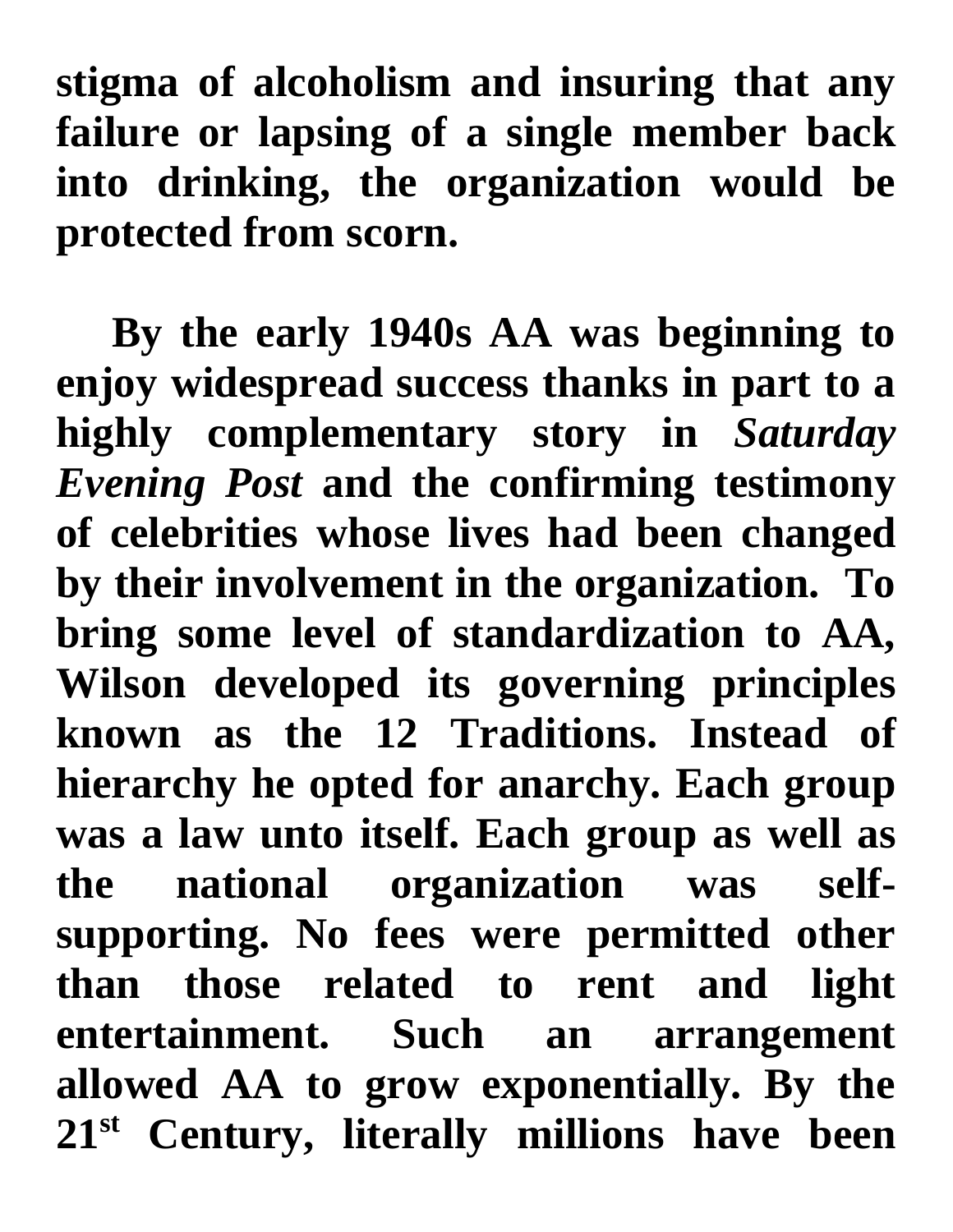**touched by Bill W.'s 12 step program in alcohol and other addictive substances and a significant percentage of those have experienced life transformation. Next time: AA and its critics.**

**At the University of Richmond's School of Professional and Continuing Studies, I'm Dan Roberts.**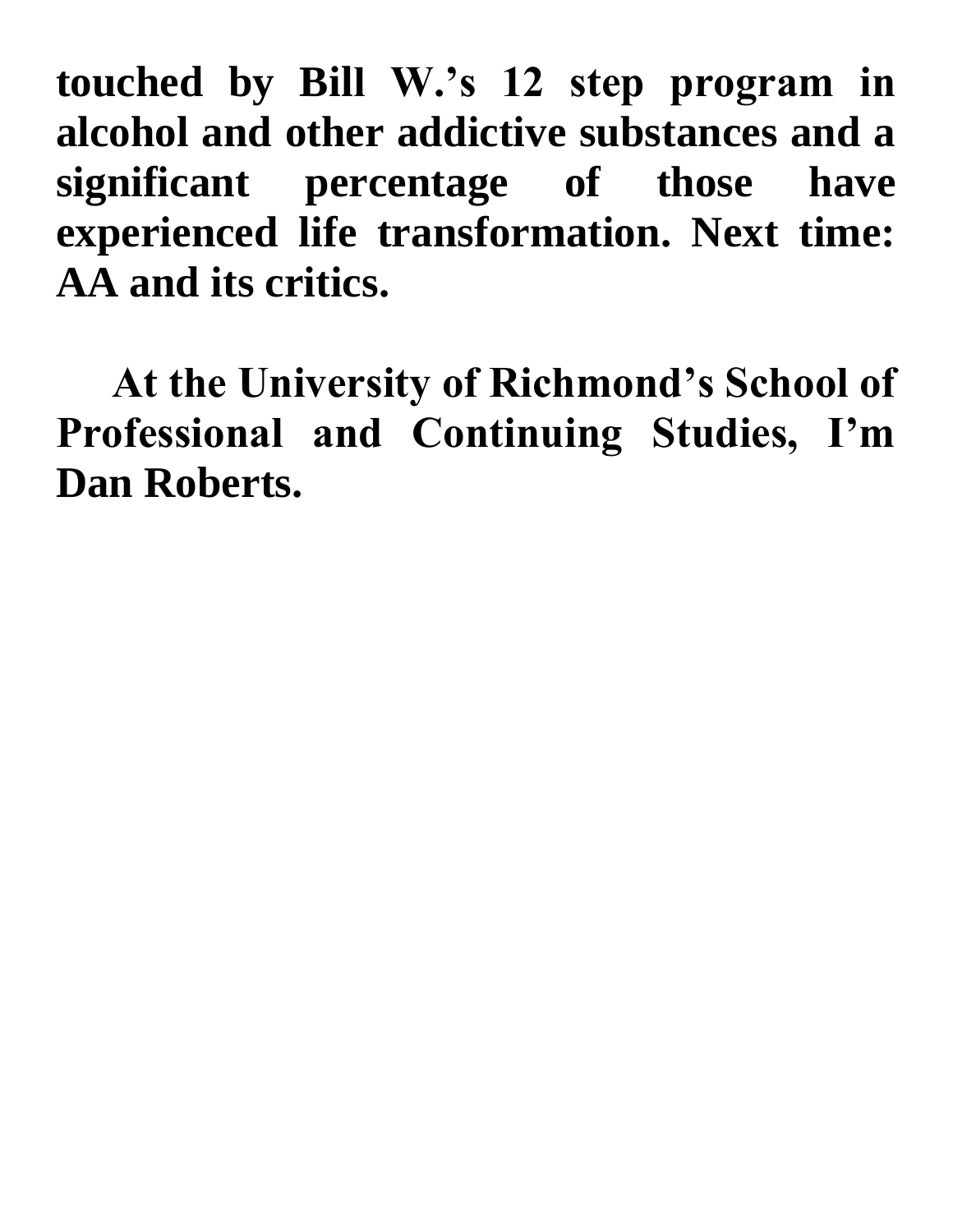## **Resources**

- **Alexander, Francesca and Michele Rollins. "Alcoholics Anonymous: The Unseen Cult."** *California Sociologist*  **7, no 1 (1984).**
- **Anonymous. "Alcoholics Anonymous." Alcoholics Anonymous World Services, 2001.**
- *Alcoholics Anonymous Comes of Age: A Brief History of A.A.* **Rev. Ed. New York City, NY: Alcoholics Anonymous World Services, 1985.**
- **Anonymous. "Alcoholics Anonymous."** *The British Medical Journal* **1, no. 4552 (April 3, 1948).**
- **Christensen, Paul. "STRUGGLES WITH SOBRIETY: ALCOHOLICS ANONYMOUS MEMBERSHIP IN JAPAN."** *Ethnology* **49, no. 1 (Winter 2010): 45-60. Accessed April 15, 2015. http://www.jstor.org/stable/41410879.**
- **Davis, D. R., and G. G. Jansen. "Making Meaning of Alcoholics Anonymous for Social Workers: Myths, Metaphors, and Realities."** *Social Work* **43, no. 2 (1998): 169-82. Accessed April 15, 2015. http://www.jstor.org/stable/23717299.**
- **Glaser, Gabrielle. "The Irrationality of Alcoholics Anonymous." The Atlantic. March 16, 2015. Accessed April 15, 2015. http://www.theatlantic.com/features/archive/2015/0 3/the-irrationality-of-alcoholicsanonymous/386255/.**
- **Jones, Robert K. "SECTARIAN CHARACTERISTICS OF ALCOHOLICS ANONYMOUS."** *Sociology* **4, no. 2 (May 1970): 181-95. Accessed April 15, 2015. http://www.jstor.org/stable/42852865.**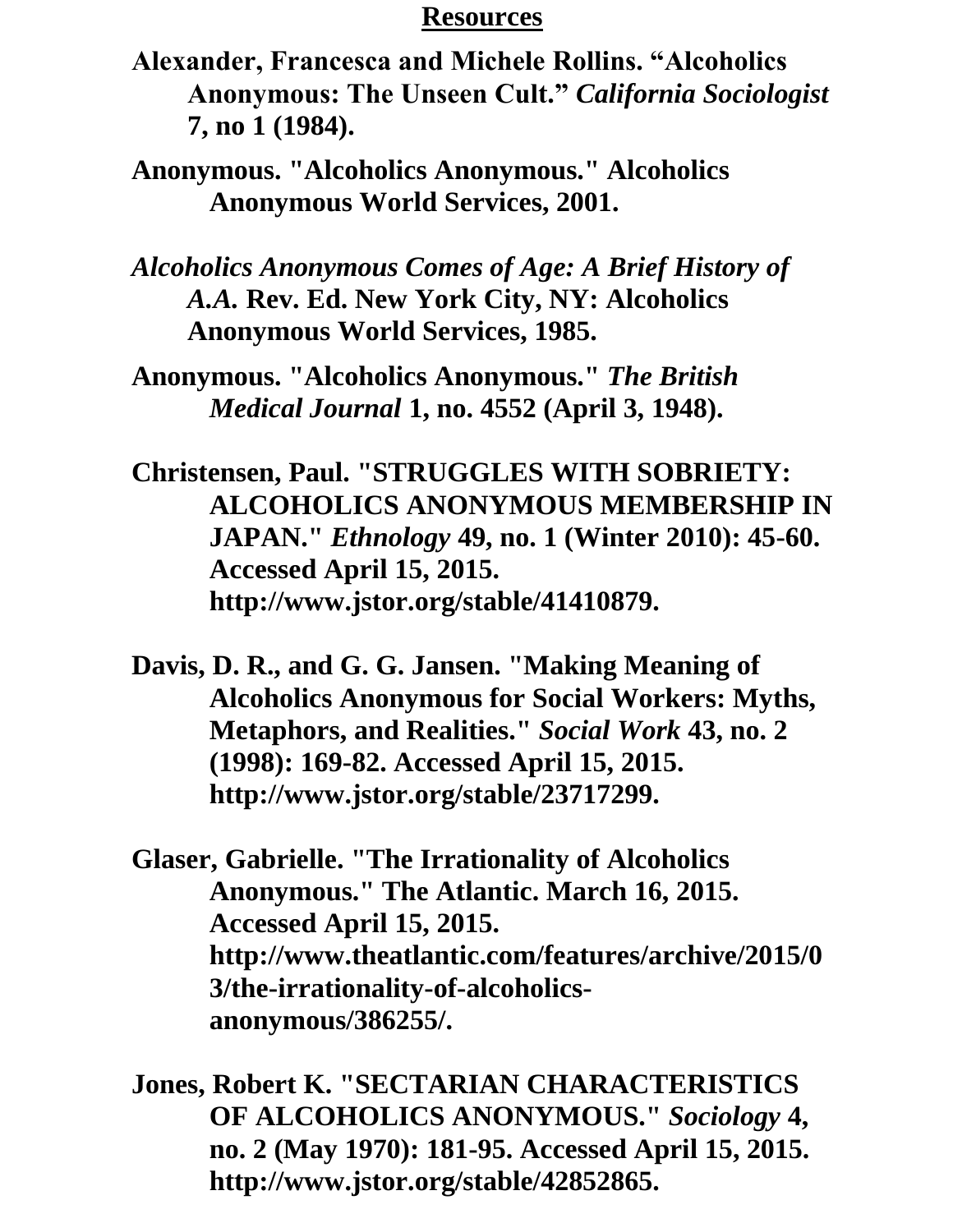- **Kaskutas, Lee Ann. "Alcoholics Anonymous Effectiveness: Faith Meets Science." Journal of Addictive Diseases. Accessed April 15, 2015. [http://www.ncbi.nlm.nih.gov/pmc/articles/PMC2746426/.](http://www.ncbi.nlm.nih.gov/pmc/articles/PMC2746426/)**
- **Kaskutas, Lee Ann, Jason Bond, and Lyndsay Ammon Avalos. "7-year trajectories of Alcoholics Anonymous attendance and associations with treatment."** *Addictive Behaviors* **34 (2009)**
- **Kenny, Ursula. "Cult of cure: the AA backlash."** *The Independent***, May 10, 1998.**
- **Kurtz, Ernest,** *Not-God: A History of Alcoholics Anonymous***. Center City, MN: Hazelden Educational Services, 1980.**
- **Mäkelä, Klaus, et al.,** *Alcoholics Anonymous as a Mutual-Help Movement: a Study in Eight Societies***. Madison, WI: University of Wisconsin Press, 1996.**
- **M., Barb. "What Can I Expect at a 12-Step Meeting?" Accessed April 15, 2015. http://alcoholism.about.com/cs/meetings/a/aa040208a.htm.**
- **Martin, Scott C. "From Temperance to Alcoholism in America." review of** *Alcoholism in America: From Reconstruction to Prohibition***, by Sarah W. Tracy,** *The John Hopkins University Press* **34, no. 2 (2006): 231-237.**
- **Rudy, David R., and Arthur L. Greil. "Taking the Pledge: The Commitment Process in Alcoholics Anonymous."**  *Sociological Focus* **20, no. 1 (January 1987): 45-59. Accessed April 15, 2015. doi:10.1080/00380237.1987.10570517.**
- **Trice, Harrison M. "Alcoholics Anonymous."** *Annals of the American Academy of Political and Social Science* **315**